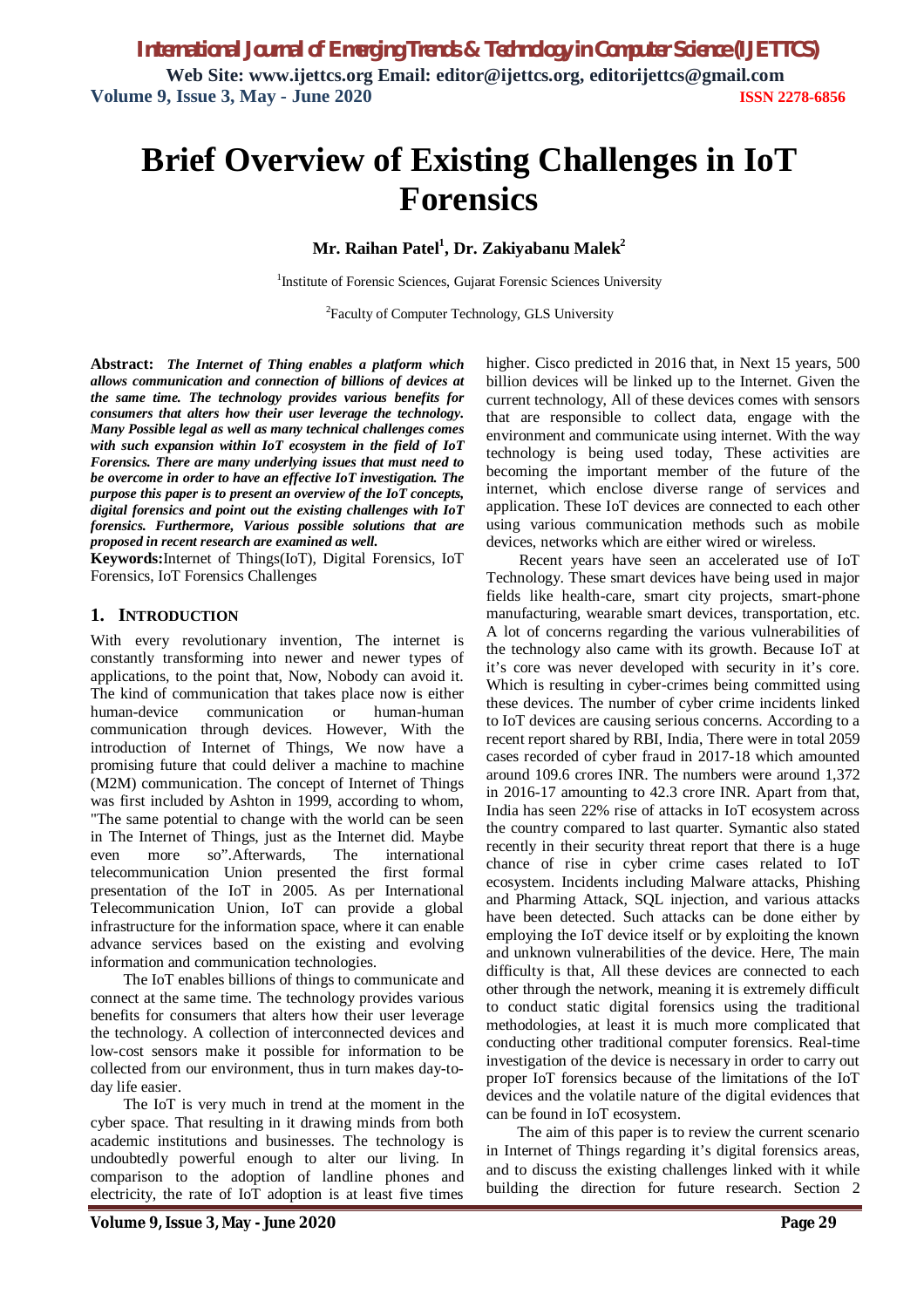discusses the present view of Digital Forensics while Section 3 discusses brief about IoT Forensics. In Section 4, The discussion focuses on the currently available frameworks for IoT forensics. Following that, The discussion move towards the current challenges faced by researchers in IoT forensics. Finally, a conclusion and future research is presented in Section 6.

## **2.Process of Digital Forensics**

Around 1960s, When technological revolution was taking place, We have seen significant growth in the number of crimes committed either using computers or on computers. Due to the crime rates in cyber space, Digital forensic was a much needed field to fight the combat against cyber crimes and also to upgrade legal evidence discovery on digital platforms. As per the definition offered by NIST, digital forensics is the use of science to identify, collect, examine, analyze and presenting digital evidences, But examiner must maintain the integrity of the data and the chain of custody of each evidences collected from the crime scene and afterwards.

Over the years, It has been widely accepted that there is not one single forensic procedure on its own which can be adhered to in every digital investigation. Basically, No framework for digital forensic process exist that can be used as complete solution for the existing challenges. However, There are numerous popular standards available which applicable to the general digital forensics process, such as: IDIP, DFRW, NIJ and NIST. Numerous experts of the field across the globe have reached on an accepted process of NIJ, which are set out something like this :

- Assessment : In order to decide which course of action should be taken, The forensic examiner who is specialized in Computer Forensics should analyze digital evidences unerringly.
- Acquisition: In it's true form, Digital Evidences are very delicate and can easily be altered, damaged or destroyed if they are not taken care of properly. The best practice that is carried out across the world is to not examine the original evidence but to examine the copy of the original evidence. Apart from that, original evidence should be obtained in a way that make sure the protection and preservation of the integrity of the evidence.
- Examination: The process being discussed here seeks to draw out and assess digital evidence. Extraction is simply the recovery of data from its media.
- Analysis: Interpretation and Presentation of said data in a format which is useful and makes sense is what analysis is all about.
- Documenting and reporting: It is no secret that documentation is one of the most if not the most important part of any forensic procedure. It is must to document anything and everything including each observation of examiner and each action taken by examiner during the whole process. A report should

be detailed in writing which culminate and compile each findings.

## **3.Process for Internet of Things Forensics**

Internet of Things is a new and trending technology in the cyber space which has came in with uncommon, exclusive and complicated challenges for the overall digital forensics process. Estimation made by many researcher state that the number of networked devices will stand at 50 billion by the end of 2020, and said devices will produce a substantial amount of data. Processing of that much IoT data will lead to a comparable rise in load for data centers. That basically means that providers are left to deal with new challenges related to their capacity, security of the data and big data analytic techniques. The biggest challenge here is to ensure data is being handled conveniently, Since any application that works on IoT platforms completely depends on the data management service's properties.

It has been stated that Internet of Things forensics consists of a mix of multiple fields of Digital Forensics : Device Level Forensics, Cloud Forensics, Network Forensics.

- Device Level Forensics: In any given scenario, an examiner may need to extract data from the IoT devices, and specially extract data from the device's local storage. The device level forensic can be applied when such need is arised. Because such evidence can play a vital role in the overall IoT Forensic Examination Process.
- Network Forensics: We have already stated it couple of times that all the devices in IoT environment are going to be interconnected. Such scenario leave examiners with a possibility to find many vital evidences from the network in which the said devices are connected. Using the logs collected from networking devices, it may be possible to find source of attack or to identify the attack itself. Such evidences can serve as a vital tool to declare a suspect either guilty or not guilty. The IoT platform is comprised of various forms of networks, e.g. Personal Area Network, Body Area Network, Wide Area networks, home Area Number and Local Area Networks. Crucial piece of evidence can be extracted from any of these networks.
- Cloud Forensics: Given the limited possibility of storage that comes with IoT devices, Cloud platform has a crucial role in the IoT space. That makes Cloud Forensics an important field to not leave unexplored for IoT forensics. Currently available majority of IoT devices have low computational and storage capacity, Manufacturers store data that is generated from IoT devices and IoT networks in the cloud. Mainly because Cloud solution provide various benefits such as considerable capacity, easy scalability and accessibility on demand.

Indeed, Many researchers have attempted for a model developed to deal with the unique characteristics of IoT, but even after that, There are still plenty of challenges which we still don't have solutions for. A good example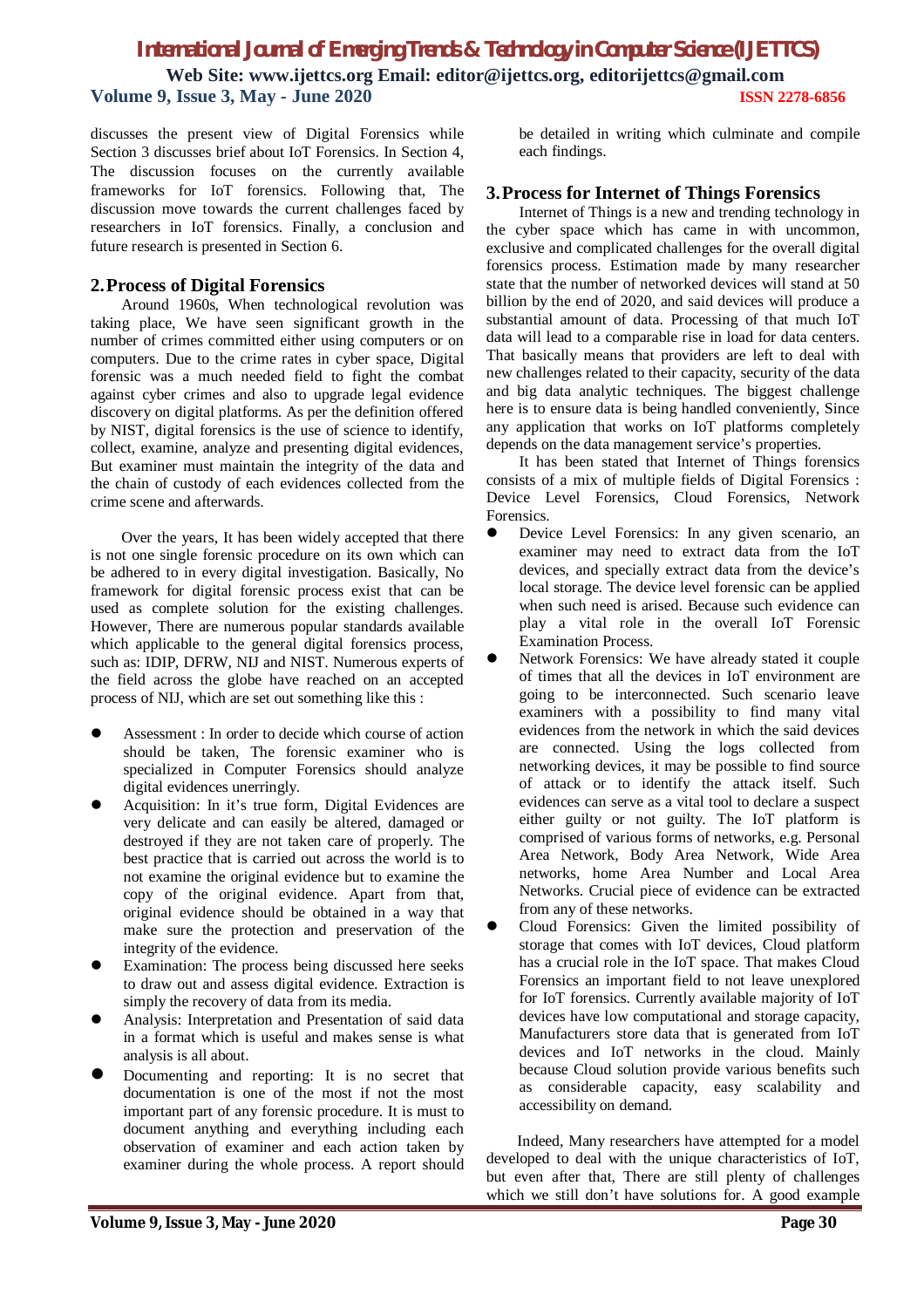can be, the underlying complexity which comes when examiner tries to extract data from the IoT platform, The task becomes near to impossible for investigators to deal with devices to generate evidences that are admissible in the court of law and are solid in terms of forensics. The above-mentioned complexity comes with many existing challenges such as ambiguity regarding the source of the data and the location where it is stored, The fact that traditional existing digital forensics becomes inapplicable in IoT space, ensuring Chain of Custody's integrity, and the formats of data as different company uses different forms to generate and store the data. Due to all this, The IoT forensics is very much young field and there are many stones unturned, specifically because of the said challenges that exist and the limited amount of research work that can be found.

#### **4.Existing Forensic Frameworks**

Plenty of researchers have dedicated their research towards the difficult task of making IoT Forensics effectively possible. For that, a framework was named The Digital Forensic Investigation Framework for IoT(DFIF-IoT) was proposed, The biggest advantage the framework had was that it provided strengthening of the abilities for the investigators and provided a high certainty level. The biggest advantage of the said framework is that it adheres to the ISO/IEC 27043 2015 - an internationally accepted standard for processing information technology techniques that is being used for security and the principles of incident investigation. The paper published by the author the qualitative methods gathered shows that incorporating the DFIF-IoT into tools used for digital forensics in the future can help in providing efficient forensic crime investigation in the area of IoT.[1]

Kebande and co-authors have come up with a unique framework named CFIBD-IoT; this cloud-based framework comprise three parts that is what makes it unique. It has a digital forensic investigation layer, a cloud infrastructure layer and a forensic evidence isolation layer. The standardized mechanism must be adopted for the extraction and preservation of the evidence such as ISO/IEC 27043 was the main recommendation made by the paper. [2]

A practical approach with a general framework for IoT forensics via device state acquisition was proposed by Meffert and co-authors. In the said work that they carried out. The researcher explained that it is completely possible to collect and log IoT state data on the go by employing a Forensic State Acquisition Controller, that makes it possible to obtain data directly from cloud, an IoT device or even from controllers. The researcher here integrated NEST open APIs in order to extract data regarding the state of the Nest thermostat on any occasion when data is transferred to the cloud. The researcher have also provided a proof of concept implementation. They did that by setting up openHAB and created a script which can mimic a FSAC implantation. The results obtained by these researchers showed that practically extracting state data, which as a matter of fact forensically relevant, from Internet of Things device is a reality.[3]

Hossain and co-authors came up with framework called FIF-IoT - a forensic investigation framework which employs a public digital ledger to focus on the facts in crimes which take place within IoT systems. The said framework provides a feature to extract and store evidence in various forms of interactions like D2C(Device to Cloud) or D2D(Device to Device) or D2U(Device to User). The evidence is then kept in a public ledger. The FIF-IoT framework is capable of providing the CIA of the publicly available evidences. The said framework can also be used as a platform where integrity can be checked for the evidences that are acquired throughout the investigation process. Researcher has also presented a case study of an adverse scenario. Researcher showcased that FIF-IoT is tamper-proof against a potential collusion scenario. In the said research, author tested the prototype of the framework to evaluate the performance. [4]

Chi, Aderibigde and Granville suggested the use of a framework designed for the acquisition and analysis of IoT data. The basic goal of the propose framework was to collect data from various IoT devices. The aim here was to provide an evidence format which can be centralized for better investigation and to compile events that took place in cloud-based setting. The approach put forth by the researcher is to provide the user with a mobile based application which can pull data from the android device; then the artifacts extracted are stored in a centralized evidence format, while the second part of the framework which is a desktop application aids in by creating a timeline to make analysis of all the collected evidence possible. [5]

Chhabra and co-authors proposed a possibility aiming at big data analysis and forensics, with exceptional precision and sensitivity. They proposed a generalized forensic framework which had the programming model of Google known as MapReduce at it's core. That helped the framework achieve traffic translation, extraction and the analysis of dynamic traffic features. They also included tools that were open source in nature to support parallel processing and scalability. They included comparative analysis of ML models that are being used for P2P malware analysis in mocked on-the-go. A data-set from CAIDA was implemented in parallel so that the proposed model can be verified. The findings showed that the model had sensitivity of 99% in forensic performance metrics. [6]

Al-Masri, Bai and Li proposed a Fog-based Internet of Things framework that is able to check and mitigate cyber attacks which target Internet of Things systems during the beginning phase. Author was inpired by the DFRWS investigation model for the proposed framework. [7]

IDFIF-IOT (Integrated Digital Forensics Investigation Framework) was proposed by Kebande and co-authors for the IoT ecosystem. The proposed framework is actually a newer version/ extended version of DFIF-IoT(Digital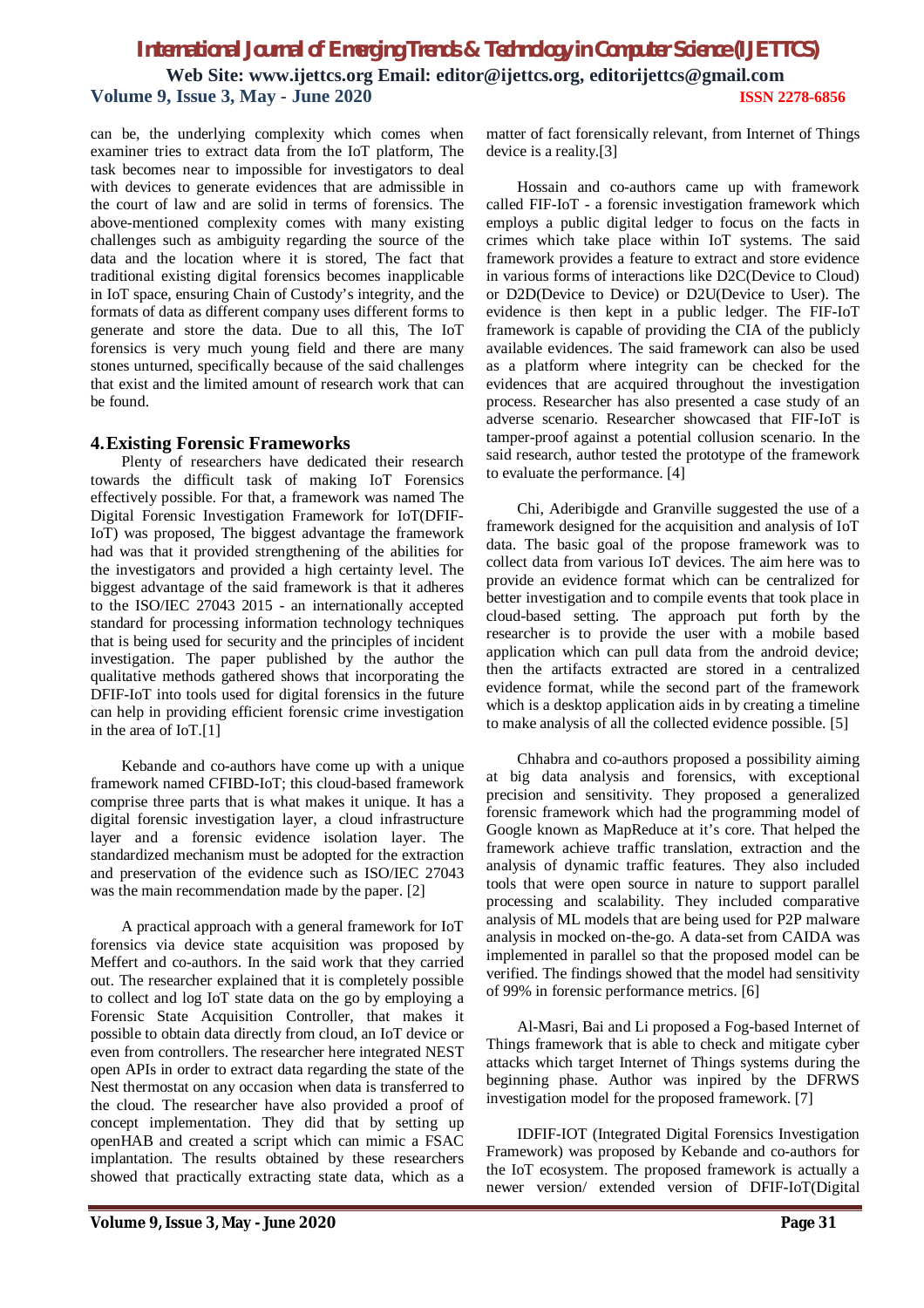Forensic Investigation Framework for Internet of Things). The porposed framework comes with an aim to provided a methodology complete with techniques that are widely accepted and are being used in the process of digital forensics and are also capable of PDE(Potential Digital Evidence) analysis which are generally being generated by the IoT ecosystem devices. Often, PDE can be used as a sole evidence to provide a fact and that makes the proposed framework an effective extention to DFIF-IoT. [8]

A digital forensic framework for smart home and official appliances was proposed by Leonardo and coauthors named IoTDots. There were mainly two main components in IoT Dots. First is IoT Dots modifier and Second is IoT Dots Analyzer. During the time of compilation time, The source code analysis of the smart application is done by IoTDots modifier and it tries to insert tracing logs automatically. Afterwards, during the run-time, the generated logs are stored in a database created by the proposed framework. During the process of forensic investigation, IoTDots analyzer can used by the Examiners. The proposed framework applies data processing and machine learning to find forensically valuable information from the IoT devices. Research tested the proposed framework in a smart office scenario where researcher setup total 22 devices and sensors. Researcher also considered 10 different cases of forensic activities and behavior from users, apps and devices.[9]

Mohammad Qatawneh and co-authors proposed a Digital Forensic Investigation Model for IoT(DFIM). The DFIM comes with two components: DPZ(The Data Provider), which is tasked with looking after the collection of data gathered by sensors into a set of groups, In which, each group contains data or documents related to each other, and the investigation authority which looks after receiving the requests from the claimers for investigation, check the validation of the request and finally select the appropriate investigators. With the aim to improve IoT forensic investigation process, The proposed DFIM consists of seven stages and take into consideration a set of principle regarding security, privacy, accuracy, performance, data reduction, Openness and transparency.[10]

As discusses, Numerous frameworks have been proposed to deal with the unique characteristics of the IoT forensics, Still there are still many challenges which are needed to be resolved. Below, discussion focuses on some of the important challenges faced by the field of digital forensics in IoT environment.

### **5.IoT Forensics Challenges**

In a very near future, IoT will be present in all the aspect of our life, from taking care of homes to managing entire cities. While this does make humans lives easier, the same also gives rise to numerous issues regarding the security of the ecosystem and also the forensics. Here, The discusses focuses on brief review of the key forensic challenges encountered in IoT environment.

#### **5.1 IoT Device Storage Limits**

Often Manufacturers keep IoT devices with very limited computational and memory capacity. Which basically means that the lifespan of data in IoT devices is very limited and can be easily overwritten, which could result in loss of evidence. Forensic Process for devices with very limited or no storage involves a huge challenge. One more challenge is the amount of time for which the evidence will stay in the device before being overwritten by the new data. It is a common and easy for IoT applications to leverage cloud solutions for storage to store the data. Which could basically keep the data stored for longer time of period. Due to this, Cloud Storage can be considered as an easy solution. However, That solution would come with another problem and that is, How can investigator prove that the evidence has not been altered with or modified.

#### **5.2 Cloud Forensics**

Majority of the application which are being used in Cloud Environment and also considering the limitations of computing and storage capacity of IoT devices basically means that the cloud is where the majority of the information stuff is stored. The help of CSP (Cloud Service Provider) is needed in order for the examiner to acquire evidences from the Cloud environment. In majority cases, these CSP are very hesitant to co-operate and share the information or providing investigators with access to their cloud environment. One thing to note here is that, Handling of digital forensic evidence on cloud differs based on the cloud platform such as Software as a Service, Platform as a service or Infrastructure as a service. In SaaS and PaaS, The method used to extract evidence primarily involves service providers, while in IaaS, Client's involvement is required along with the service provider. That comes with a challenge. It is never going to be easy make client and service provider both co-operate. Examiner also need to take into consideration that cloud computing is distributed in terms of its nature; Examiner and research need to come up with methods that are also adaptive to the changes in the way data and applications are deployed to accommodate this distributed behaviour. Due to this distributed nature, A huge amount of IoT based data is scattered across different locations and often those locations are not necessarily in the control of the users. In any given scenario, These data could be in the cloud, with a third party, on a mobile phone or on other devices. Finding where evidence is stored in such scenario has been considered as the biggest challenge that an investigator can face while trying to carry out investigation. It is completely possible that IoT data might be kept in different countries and mixed with other users information as well. Which basically means the regulations and law of different countries may get involved.

#### **5.3 Complexity and Diversity of the ecosystem**

Every mainstream and growing manufacturers are investing their resources in terms of money and research to bring newer IoT devices to market that can make our lives trendy and easier. Even Service Providers have now also came up with various offers and services for customers.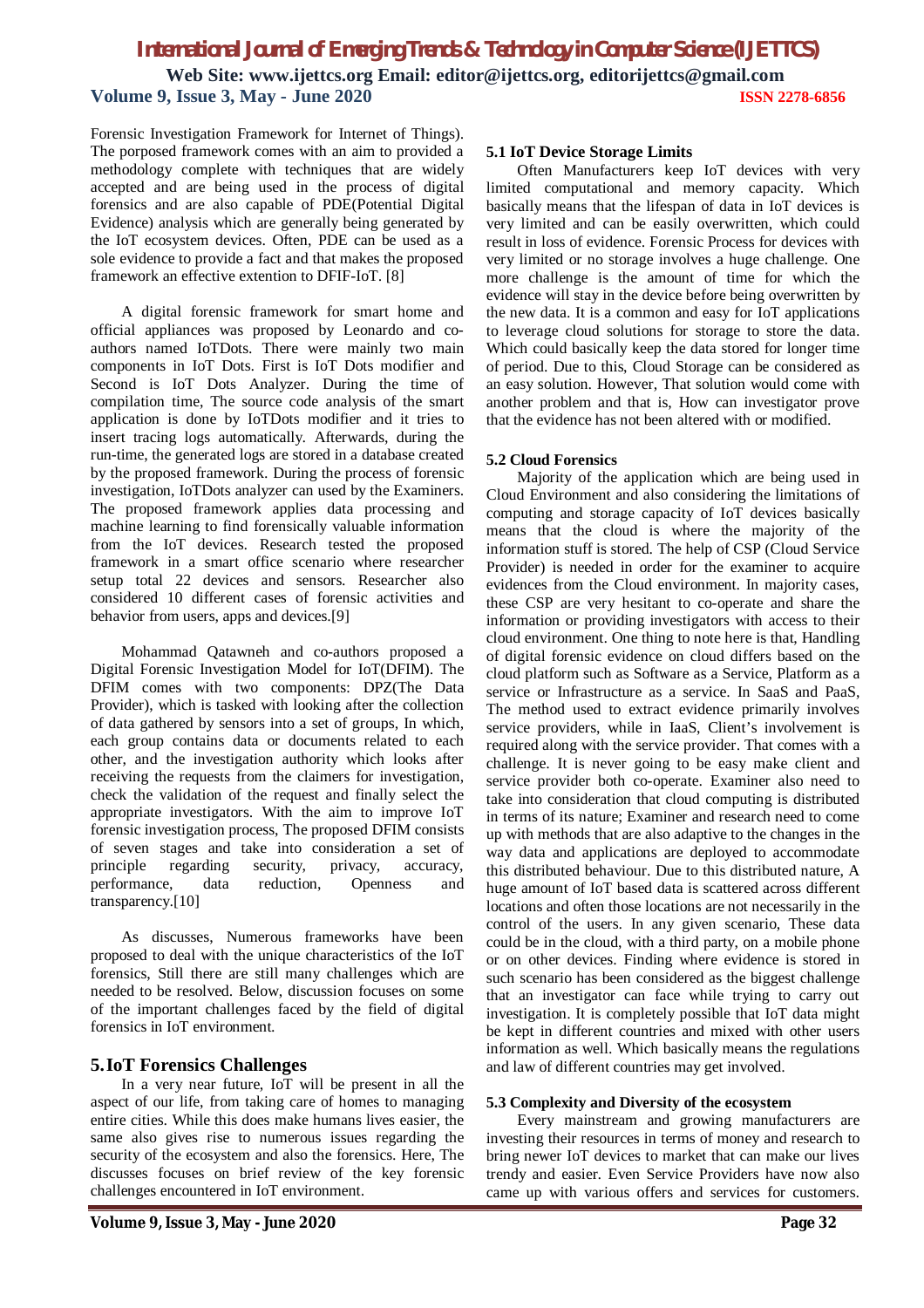Devices being launched are coming with various operating systems and are capable of connecting to many different network technologies simultaneously. With features like dynamic and interactivity present, the IoT becomes exponentially complex and near to impossible to understand. Such situation can easily result in rise of exploitation on the part of adversary.

The next complexity comes with the way manufacturers store the data in the device as file formats that are used to store data that could be helpful forensically are becoming proprietary and are very complex when it comes to reverse engineering it. It is a common practice in such ecosystem to break the data in to smaller components and store them in various locations.

Another challenges come with the legal aspects that basically limits the amount of data forensic examiner can actually access.

IoT covers a vast field of devices which also comes as a difficulty for forensic examiners as all those devices have very different architecture going with them and it is not possible at the moment to have a framework that could do the forensics of all these devices using a single platform.

Along with that, The communication protocol that IoT devices uses are also very different from one another like MQTT, WiFi, RF or ZigBee. Such challenges makes it hard for examiner to extract artifacts out IoT ecosystem the way they extract it from general devices.

#### **5.4 The chain of Custody**

The chain of custody is considered to be the crucial aspect of any forensic process. It basically helps guaranteeing the acceptance of the extracted evidences in the court of law. The chain of custody provides the information about complete history of the evidence during all the stages of the investigation process from the collection to presentation. The chain of custody is used to prove the integrity of the digital evidence and if it can successfully prove that then only court would accept that digital evidence as a legitimate one. The chain of custody also provide information about where, when and who came into contact with the collected digital evidence throughout the process. Given the complexity of evidences and their location in IoT ecosystem, it is really challenging to prove in court of law that the integrity of the collected evidence was maintained throughout the process.

#### **5.5 Existing Tools in the field**

Given the fact that IoT is a new world, Majority of the tools and framework that exist for the forensics of IoT comes with plethora of limitations and they are simple not updated at the same pace as the IoT technology itself. The current traditional tools that can be found in the field of General Digital Forensics are proven to be not able to cope up with the infrastructure of the IoT environment. Examiner can surely use a mix of network, computer and cloud forensic tools to obtain forensically relevant data from IoT environment. It is possible to incorporate network forensic tools to gather any data that one IoT device sends to another through a networking medium. Certain commercial tools do exist like EnCase and FTK that can be used to obtain evidences successfully up-to some extent.

Still, Not one tool is capable of effectively carrying out entire IoT Forensics process efficiently. Due to this, There is a huge need of a tool that examiners can rely upon and is affordable at the same time. Such tools need to be capable enough to obtain and analyse forensic evidences with integrity in mind in order to provide effective forensic process to the examiners.

#### **5.6 IoT Forensic Process**

From what has been discussed so far, The examiners do faces numerous challenges during the process of IoT forensics. IoT devices are often designed in a manner that they could function in autonomous passive manner, which makes it harder for examiner to detect their presence. Even if Examiner manages to identify and detect the presence of IoT devices, often there are no reliable documented methods or tools that exists to gather proper evidence from the device that can be presented as forensically solid evidence in the court. One challenge that examiner often face in IoT ecosystem is to preserve the crime scene,Where various nodes and sensors are constantly communicating with each other in real-time. That basically makes the task near to impossible for examiner to identify boundaries of a crime scene. Majority of the nodes that exist in the IoT ecosystem do not store any kind of meta-data, which makes it hard for examiner to prove the credibility of the evidence collected. Correlation becomes an impossible task if no meta-data exist like modification related time-stamp, Access time-stamp, creation time of the data. Since Majority of the IoT devices are designed to be used for personal usage, The kind of data they collect and store is personal as well, Which is an issue for examiner as now they need to consider privacy of the data as well while doing analysis and correlation of the collected data.

#### **5.7 Security Aspects of IoT**

Manufacturer never designed the IoT devices with security in mind, mainly because IoT was never considered to be a field where crimes would be committed, Which makes IoT devices vulnerable to numerous security issues, with each day hacker potentially being able to find new vulnerabilities. Here are some of the security related issues that can be found in IoT ecosystem: A type of attack that attempts to communicate on behalf of a legitimate thing in an unauthorized way, A type of attack where attacker modifies or deletes the data that is existing on an IoT device thus making the evidence collected from that device pretty useless for the examiner, All IoT devices comes with a possibility to remotely monitor and configure them which makes it possible for an attacker to attempt to obtain unauthorized access and take over the control of the device as well as the data it stores, An attacker can also flood the network with the amount of traffic that the network cannot handle and it would result in exhaustion of the resources which basically makes the network unavailable to the users.

## **6.CONCLUSION**

High probability of cyber threats are coming with the increasing amount of connected devices day by day. The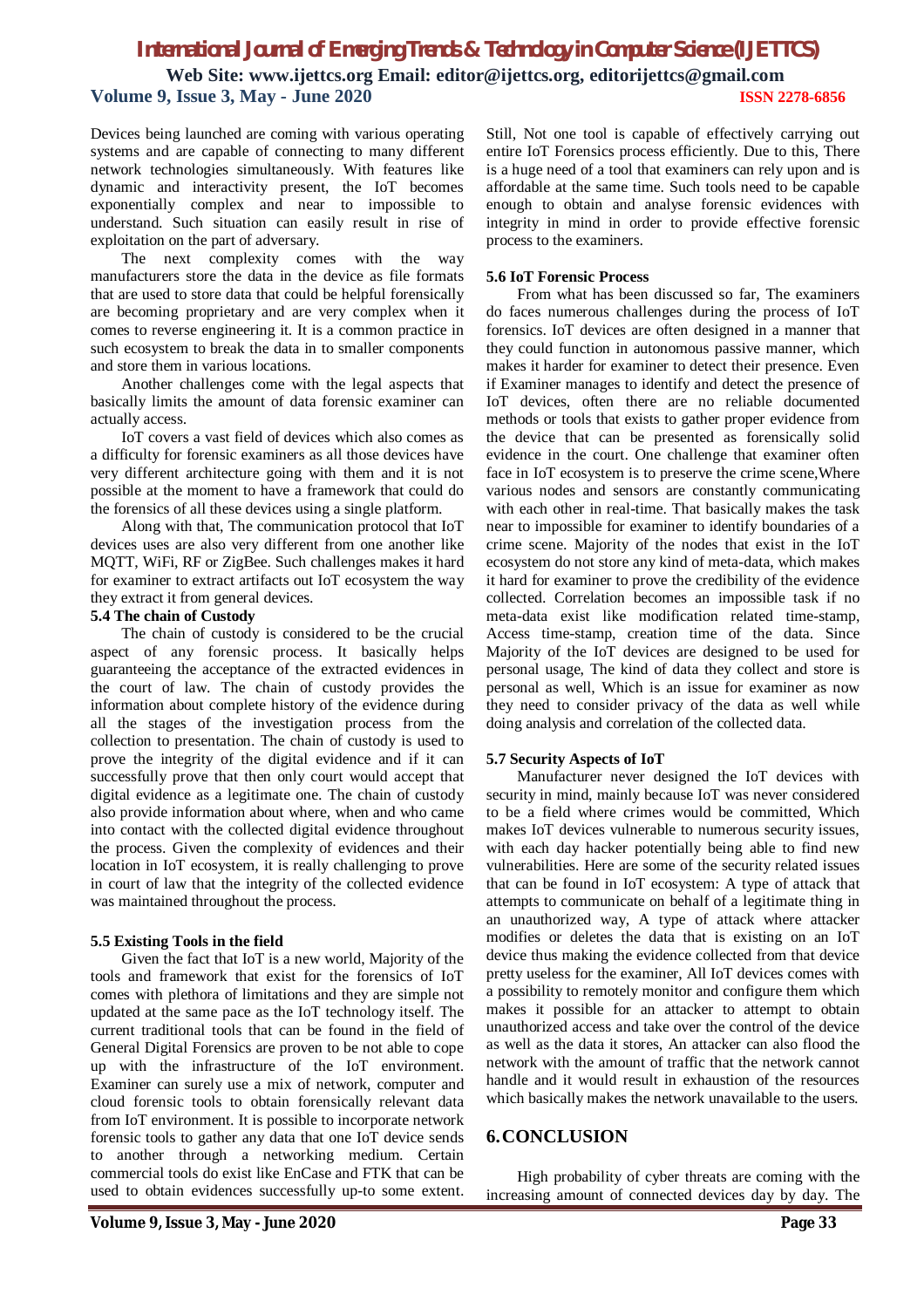# *International Journal of Emerging Trends & Technology in Computer Science (IJETTCS)*

**Web Site: www.ijettcs.org Email: editor@ijettcs.org, editorijettcs@gmail.com Volume 9, Issue 3, May - June 2020 ISSN 2278-6856**

underlying issues have already been identified by researchers which examiners are facing while they carry out forensic process for any case that is related to Internet of Things. Given the fact that IoT is a new field, We yet to have proper tools and technology that can make the forensic process easier for the examiners. With the existing tools that are available for IoT forensics, There are many challenges and issues that still need resolutions. The paper presented here has tried to discuss the existing IoT and Digital Forensic technology and tried to put some light on the existing challenges that are needed to be solved in order to have an effective digital forensic process for the Internet of Things ecosystem. Further studies are needed to be carried out on various aspects like effectiveness of IoT forensic framework, consideration of privacy, integrity and storage of the collected data. Such IoT forensic tools can help examiner carry out effective digital forensic process on the Internet of Things devices.

#### **REFERENCES**

- [1] V. R. Kebande and I. Ray, "A Generic Digital Forensic Investigation Framework for Internet of Things (IoT)," 2016 IEEE 4th International Conference on Future Internet of Things and Cloud (FiCloud), Vienna, 2016, pp. 356-362, doi: 10.1109/FiCloud.2016.57.
- [2] Kebande, V. R., Karie, N. M. and Venter, H. S. (2017) 'Cloud-Centric Framework for isolating Big data as forensic evidence from IoT infrastructures', in 2017 1st International Conference on Next Generation Computing Applications (NextComp), pp. 54–60.
- [3] Meffert, C. et al. (2017) 'Forensic State Acquisition from Internet of Things (FSAIoT): A general framework and practical approach for IoT forensics through IoT device state acquisition', in The 12th International Conference on Availability, Reliability and Security.
- [4] M. Hossain, Y. Karim and R. Hasan, "FIF-IoT: A Forensic Investigation Framework for IoT Using a Public Digital Ledger," 2018 IEEE International Congress on Internet of Things (ICIOT), San Francisco, CA, 2018, pp. 33-40, doi: 10.1109/ICIOT.2018.00012.
- [5] H. Chi, T. Aderibigbe and B. C. Granville, "A Framework for IoT Data Acquisition and Forensics Analysis," 2018 IEEE International Conference on Big Data (Big Data), Seattle, WA, USA, 2018, pp. 5142- 5146, doi: 10.1109/BigData.2018.8622019.
- [6] Chhabra, G. S., Singh, lVarinder P. and Singh, M. (2018) 'Cyber forensics framework for big data analytics in IoT environment using machine learning', Multimedia Tools and Applications, pp. 1–20. doi: 10.1007/s11042-018-6338-1.
- [7] Al-Masri, E., Bai, Y. and Li, J. (2018) 'A Fog-Based Digital Forensics Investigation Framework for IoT Systems', in 2018 IEEE International Conference on Smart Cloud (SmartCloud), pp. 196–201.
- [8] V. R. Kebande et al., "Towards an Integrated Digital Forensic Investigation Framework for an IoT-Based Ecosystem," 2018 IEEE International Conference on

Smart Internet of Things (SmartIoT), Xi'an, 2018, pp. 93-98, doi: 10.1109/SmartIoT.2018.00-19.

- [9] Babun, L., Sikder, A.K., Acar, A., & Uluagac, A.S. (2018). IoTDots: A Digital Forensics Framework for Smart Environments. ArXiv, abs/1809.00745.
- [10] Qatawneh, Mohammad & Almobaideen, Wesam & Alkhanafseh, Mohammed & Qatawneh, Ibrahim & Al,. (2019). DFIM: A NEW DIGITAL FORENSICS INVESTIGATION MODEL FOR INTERNET OF THINGS. 24.
- [11] S. Sathwara, N. Dutta and E. Pricop, "IoT Forensic A digital investigation framework for IoT systems," 2018 10th International Conference on Electronics, Computers and Artificial Intelligence (ECAI), Iasi, Romania, 2018, pp. 1-4, doi: 10.1109/ECAI.2018.8679017.
- [12] Conti, Mauro & Dehghantanha, Ali & Franke, Katrin & Watson, Steve. (2017). Internet of Things Security and Forensics: Challenges and Opportunities. Future Generation Computer Systems. 78. 10.1016/j.future.2017.07.060.
- [13] Islam, Md & Mahin, Md & Khatun, Ayesha & Roy, Shanto & Kabir, Sumaiya & Debnath, Biplab. (2019). A Comprehensive Data Security and Forensic Investigation Framework for Cloud-IoT Ecosystem. 4.
- [14] Qatawneh, Mohammad & Almobaideen, Wesam & Alkhanafseh, Mohammed & Qatawneh, Ibrahim & Al,. (2019). DFIM: A NEW DIGITAL FORENSICS INVESTIGATION MODEL FOR INTERNET OF THINGS. 24.
- [15] Hyunji Chung, Jungheum Park, Sangjin Lee, Digital forensic approaches for Amazon Alexa ecosystem, Digital Investigation, Volume 22, Supplement, 2017, Pages S15-S25, ISSN 1742-2876,https://doi.org/10.1016/j.diin.2017.06.010.
- [16] Islam, Md & Mahin, Md & Khatun, Ayesha & Debnath, Biplab & Kabir, Sumaiya. (2019). Digital Forensic Investigation Framework for Internet of Things (IoT): A Comprehensive Approach. 10.13140/RG.2.2.11356.03205.
- [17] Karabiyik, Umit & Akkaya, Kemal. (2019). Digital Forensics for IoT and WSNs. 10.1007/978-3-319- 92384-0\_6.
- [18] Hossain, Mahmud & Karim, Yasser & Hasan, Ragib. (2018). FIF-IoT: A Forensic Investigation Framework for IoT Using a Public Digital Ledger. 33-40. 10.1109/ICIOT.2018.00012.
- [19] T. Bakhshi, "Forensic of Things: Revisiting Digital Forensic Investigations in Internet of Things," 2019 4th International Conference on Emerging Trends in Engineering, Sciences and Technology (ICEEST), Karachi, Pakistan, 2019, pp. 1-8, doi: 10.1109/ICEEST48626.2019.8981675.
- [20] J. Hou, Y. Li, J. Yu and W. Shi, "A Survey on Digital Forensics in Internet of Things," in IEEE Internet of Things Journal, vol. 7, no. 1, pp. 1-15, Jan. 2020, doi: 10.1109/JIOT.2019.2940713.
- [21] Alabdulsalam, Saad & Schaefer, Kevin & Kechadi, Tahar & Le-Khac, Nhien-An. (2018). Internet of things forensics: Challenges and Case Study.